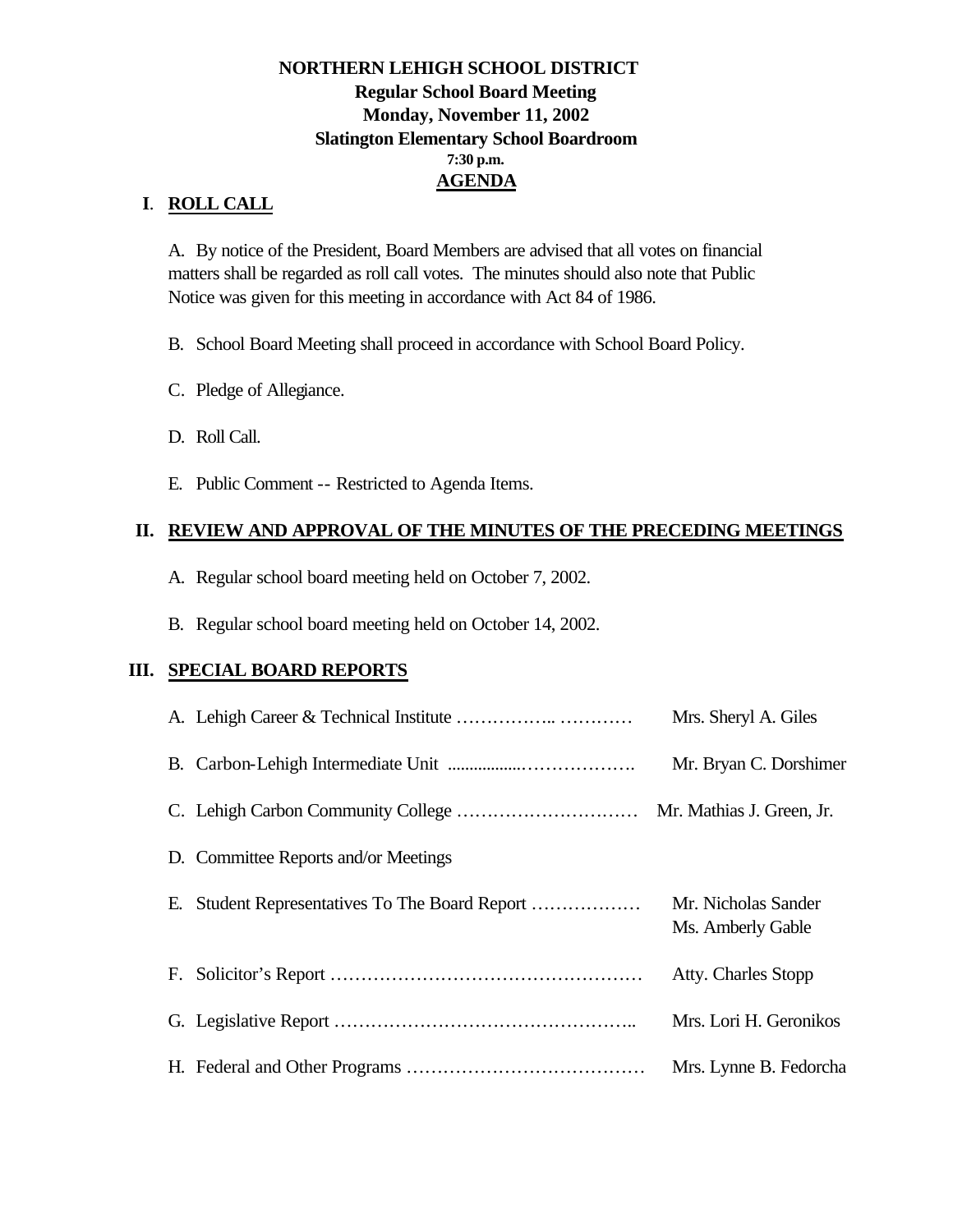### I. Superintendent's Report …………………………………… Dr. Nicholas P. Sham, Sr.

- $\Box$  Recognition of Retiree Glenn Rissmiller
- $\Box$  Reminder December's Reorganization Meeting will be held on **Tuesday**, December 3, 2002 beginning at 7:00 p.m. Regular meeting to follow at 7:30 p.m.
- Glenn Rissmiller and Jim Tkach Athletic Department
- $\Box$  Laurie Newman IDEA Update
- $\Box$  Individual Administrative Goals For 2002-2003
- **Q** Lehigh Valley Charter High School for the Performing Arts **(Attachment #1)**
- J. An Executive Work Session will be held at 6:00 p.m. preceding the meeting to discuss negotiations and personnel issues.

### **IV. PERSONNEL**

- A. Approve to adjust the effective date for the Temporary Vacancy Replacement assignment of Carleen Binder to on or about January 13, 2003. She was previously approved on October 7, 2002 to begin her Temporary Vacancy Replacement kindergarten teacher assignment in the Slatington Elementary School on December 3, 2002. She will be a day-by-day substitute teacher from December 3, 2002 until on or about January 13, 2003. The termination date of this assignment remains the same, on or about June 16, 2003.
- B. Substitutes
	- 1. Instructional

Approve the following substitute teacher for the 2002-2003 school year at the substitute teacher rates of \$70.00 for 1-10 non-consecutive days; \$80.00 for 11-20 nonconsecutive days; and \$90.00 for 21+ non-consecutive days:

George Diehl, Jr. – Health and Physical Education

### **V. POLICY**

A. Conferences

Approve the request of Janet Bashore, Peters Elementary  $4<sup>th</sup>$  grade teacher, to attend an Applebaum Conference in Allentown on January 8, 2003. Expenses for this conference, entitled "Tough Student Classroom Survival K-8" include \$150.00 for registration plus the cost of a substitute for one day and has been approved by the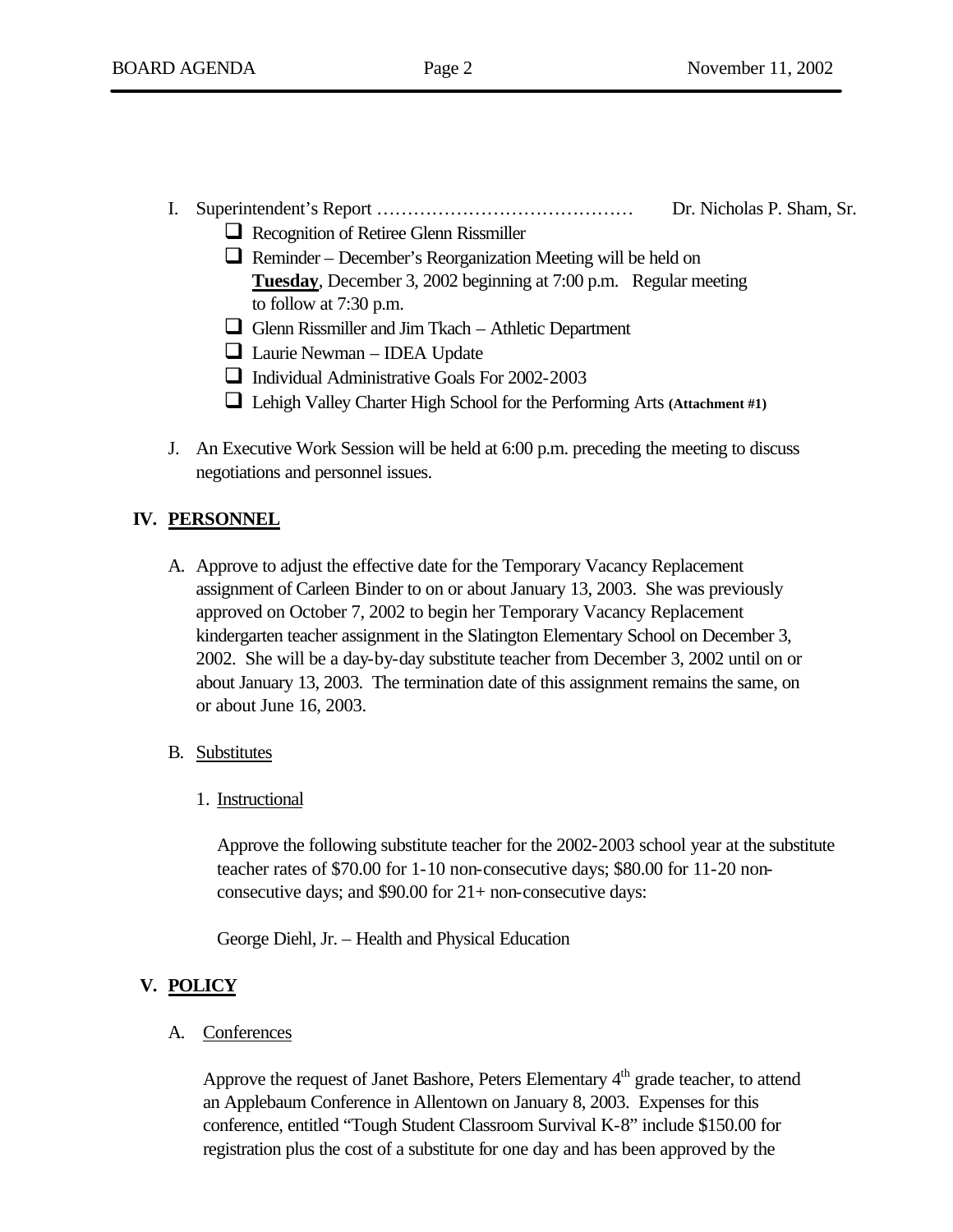district's Continuing Professional Education Committee.

- B. Approve the Northern Lehigh High School Student Activities Account statement for the month of October 2202. **(Attachment #2)**
- C. Approve the Northern Lehigh Athletic Fund financial report for July , 2002 through October 31, 2002. **(Attachment #3)**
- D. Approve the Northern Lehigh Sports Account financial report for July 1, 2002 through October 31, 2002. **(Attachment #4)**
- E. Homebound Instruction

The homebound instruction program is provided to children of school age who cannot attend school. It is recommended that the Board of Education grant homebound instruction for a tenth grade student, Student No. 05-67500, for five hours per week, effective December 9, 2002 and terminating on March 26, 2003.

#### **VI. CURRICULUM AND INSTRUCTION**

A. Approve the recommendation of the Community Relations Committee to have the Northern Lehigh School District assume the responsibility from the Northern Lehigh Future Focus to offer a GED Program for 2002-2003. Future Focus will fund this program during the current year. Classes are scheduled to begin on November 7, 2002 and will be held in the Slatington Elementary School on a Tuesday and Thursday evening from 6:30 to 8:30 p.m. for 14 weeks, with an additional week of simulated testing. Dr. Linda Marcincin will assume the supervision of this program and will work with Future Focus during this current school year. It is further recommended that an approximate amount of \$4000.00 be included in the district's 2003-2004 budget to continue this program during the 2003- 2004 school year.

#### **VII. OLD BUSINESS**

#### **VIII. NEW BUSINESS**

#### **IX. FINANCIAL**

- A. Approve payment of General Fund bills for the month of October 2002.
- B. Approve the cafeteria reports for the month of October 2002. (Information Only)
- C. Approve a \$724.45 refund to Walnutport Borough for an over billing on the 2000-